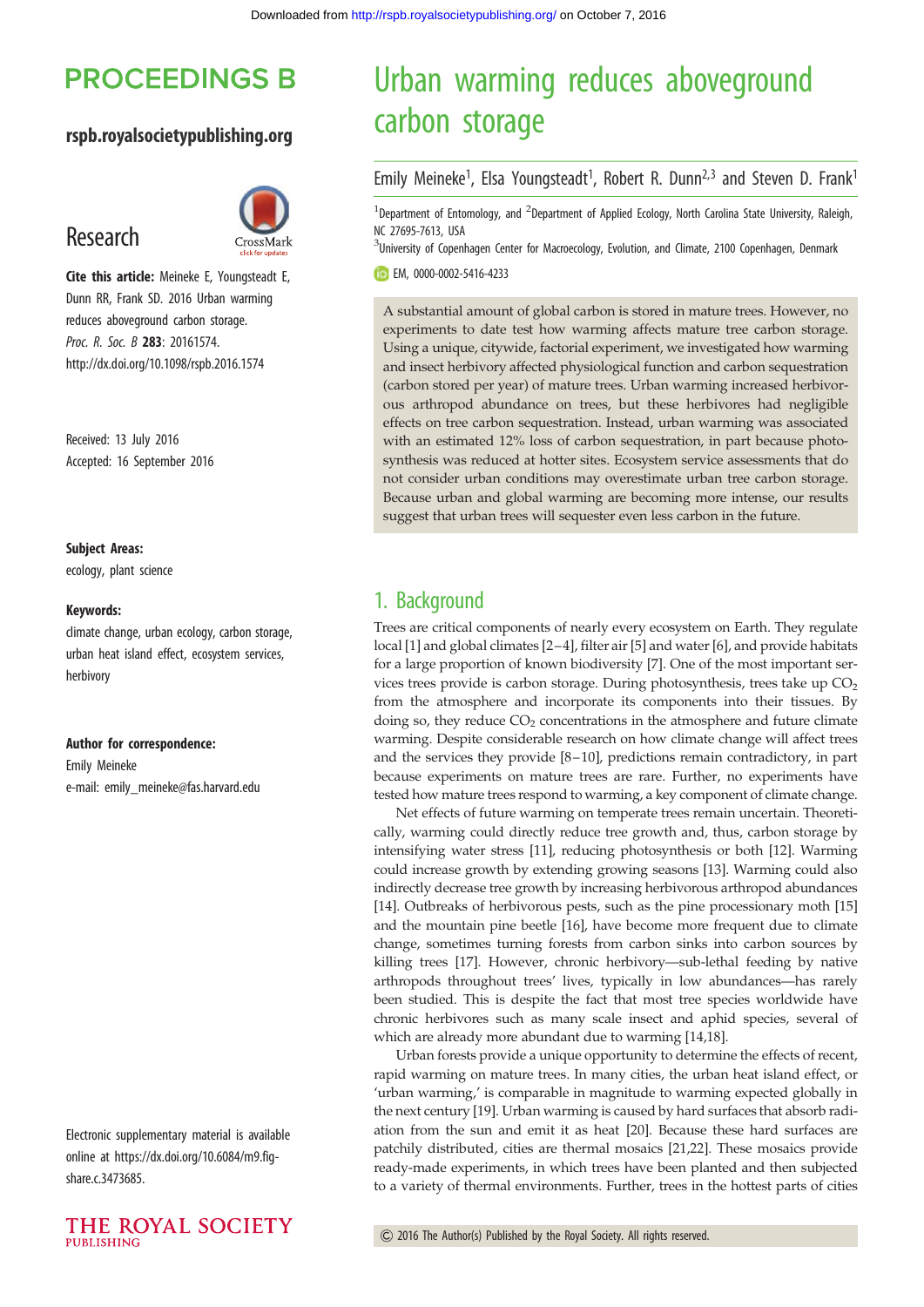2

are often infested with chronic herbivores that are rare in rural forests and cooler parts of cities, but become pests due to urban warming. For example, urban warming increases densities of two native scale insect species that survive better [23] and produce more eggs [24,25] at hotter urban sites.

To determine how warming affects urban tree function and growth, we conducted a 3-year, factorial experiment across a range of urban warming intensities. Across this temperature range, we treated some trees with horticultural oil to reduce chronic herbivore abundance, separating direct effects of warming on tree physiology from indirect effects through herbivores. First, we measured how warming affected tree growth. To identify the mechanisms by which warming affected tree growth, we measured leaf gas exchange and water stress. Our study is the first to use urban habitats to measure how warming affects the function of mature trees and to scale these effects up to an entire city.

## 2. Material and methods

#### (a) Study system

Our focal tree species, willow oak Quercus phellos, is one of the largest, most commonly planted shade tree species in the eastern USA. Its most common arthropod pest species is the oak lecanium scale insect Parthenolecanium quercifex. Parthenolecanium quercifex is univoltine. In spring, females feed on phloem sap from branches and produce up to 3000 eggs per female (E Meineke, S Frank 2013, unpublished data). Newly hatched nymphs move to leaves to feed during summer and return to branches before leaf fall to overwinter. In general, scale insects can reduce tree growth by feeding on sap and by promoting sooty mould on leaves, which blocks leaf light interception and photosynthesis [26].

## (b) Study design

Raleigh, NC, has a humid, subtropical climate and is located at  $35.77^{\circ}$  N 78.64 $^{\circ}$  W. As in Youngsteadt *et al.* [21], we used a Landsat infrared layer of surface temperature in 7 April 2011 to choose our study sites. Each 30-m pixel in this image incorporates temperatures of built structures, land and vegetation; the image identifies sites that are likely to be overall hotter or cooler. We overlaid a map of Raleigh street trees provided by the Parks, Recreation and Cultural Resources Department with the thermal image and chose 10 relatively hot sites (above median temperature of all pixels containing street trees) and 10 relatively cool sites, each of which contained two willow oak trees less than 30 m apart. The mean  $(+$ s.e.m.) study tree diameter at breast height (DBH) was  $20.9 \pm 1.2$  cm (see electronic supplementary material, figure S1a for a histogram of all trees.)

To remove scale insects and other small, soft-bodied chronic herbivores, we used a mist blower (model: 451, Solo, Newport News, VA, USA) to treat one tree per site with horticultural oil (SuffOil-X, BioWorks, Victor, NY, USA) on seven dates (March, July and September 2013; February, March, April and May 2014). We applied the oil until leaves were wet, using a concentration of 2 l per 100 l of water in March 2013, September 2013, February 2014 and March 2014, and 11 per 1001 of water in July 2013, April 2014 and May 2014. Our treatments created a split plot design with temperature as the whole plot factor and oil as the split plot factor.

To measure air temperature in the tree canopies, we installed one iButton Thermocron data logger (model: DS1921G, precision: 0.5°C, accuracy:  $\pm 1.0$ °C, Dallas Semiconductor, TX, USA) on the northern, bottommost branch of one tree per site. We placed iButtons below branches to reduce sun exposure associated with malfunctions in other studies [24]. iButtons were housed in wall

mounts (Dallas Semiconductor of Dallas, TX) inside 2.54-cm deep plastic cups to protect them from precipitation and direct sun.

At our study site Raleigh, NC, USA, willow oak is living far below its thermal maximum, as its range extends across much of the southern USA. Therefore, we predicted that warming would enhance growth rates in trees treated for herbivores at hotter sites. By contrast, we expected that cooler trees would grow less overall and would benefit from the insecticide treatment less because they had lower baseline herbivore abundances [22].

## (c) Herbivore abundance

We provide a timeline (electronic supplementary material, table S1) of when all response variables for this study were measured. To determine which arboreal herbivores were most abundant, and, therefore, had the potential to act as pests, we used a funnel beat sampler [27] in August 2013 and 2014. The sampler is a 30.5-cm diameter funnel attached to a 2.5-m pole, with a hinged lid that beats arthropods from foliage into the funnel, where they fall into alcohol in a sampling jar fixed to the bottom of the funnel. We sampled foliage along the lowest part of crowns of study trees in 12 locations. Arthropods were stored in 95% ethanol and identified to the lowest taxonomic level possible without dissections or slide mounts (usually family or genus) under a dissecting microscope.

To determine how herbivores responded to temperature, we did more targeted counts of the two most abundant herbivore taxa from funnel beat samples, Parthenolecanium scale insects and spider mites (see Results). Both of these groups include chronic herbivores that live on leaves or stems their entire lives. To measure their abundances, we collected one 30.5 cm branch from each cardinal direction of the bottom, outer canopy of each study tree in August 2013 and June 2014. On these dates, we counted Parthenolecanium scale insects on five leaves per branch using a dissecting microscope. In March 2015, we collected, then counted overwintering Parthenolecanium scale insects on twelve 30.5-cm branches from the bottom, outer canopy of each study tree. Because P. quercifex and its congener P. corni are both willow oak residents, are indistinguishable in nymphal stages, and feed on the same part of trees (phloem), counts of these species are pooled. In August 2013, we counted spider mites on the same leaves on which we counted Parthenolecanium.

#### (d) Photosynthesis

We measured gas exchange and fluorescence with a LI-6400XT Portable Photosynthesis System equipped with a 6400-40 leafchamber fluorometer (LI-COR, Inc., Lincoln, Nebraska). We measured maximum light-saturated photosynthesis (hereafter 'photosynthesis') and conductance on three full-sun leaves with no chewing damage on three severed branches in floral picks [28]—i.e. conical, water-filled containers—per study tree between 08.00 and 13.00 from 7–19 July, 2014, on sunny, dry days. To prepare branches, we severed them from the tree, immediately re-cut them underwater, and, still underwater, inserted them in floral picks. During gas-exchange measurements, we held leaf-chamber  $CO<sub>2</sub>$  concentration at 400  $\mu$ mol mol<sup>-1</sup>, vapour pressure deficit between 1 and 2 kPa, block temperatures at 30°C, and used a saturating light intensity of 1200  $\mu$ mol photons m<sup>-2</sup> s<sup>-1</sup>. To determine if water deficits affected gas exchange, we used a pressure chamber (model: 1505D, PMS Instrument Company, Albany, OR, USA) to measure branch water potential on the same days and at the same time during which we measured gas exchange. We haphazardly collected three bottom, outer branches from the north side of each tree, pressurized those branches and recorded the pressure required to release water from the xylem.

We measured the maximum quantum efficiency of photosystem II (Fv/Fm), a common measurement of plant stress [29], on the same days we measured gas exchange. We cut three branches per tree,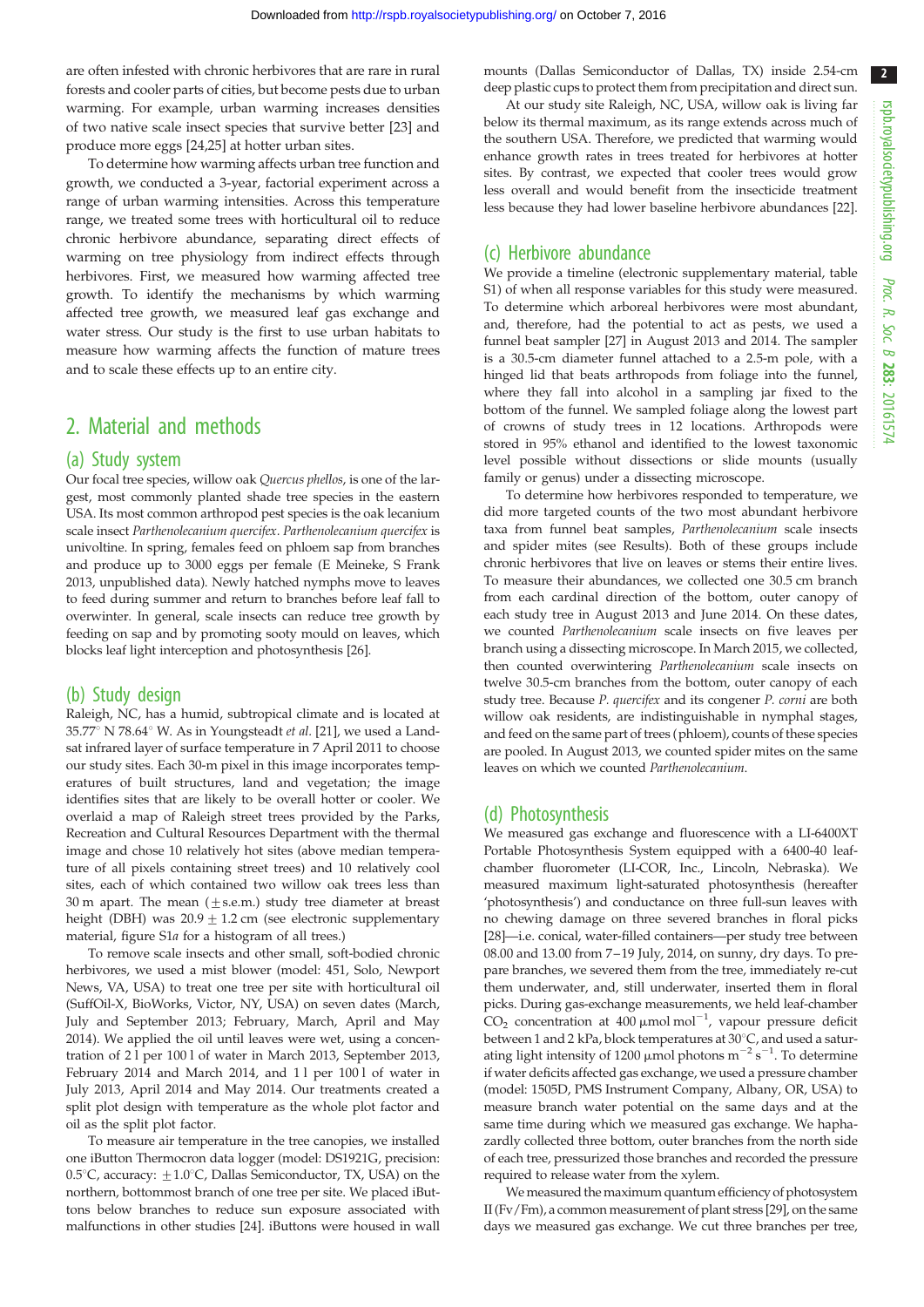immediately re-cut branches under water, and then put them in floral picks. Leaves were dark-adapted in a cooler with ice packs (which cooled the air but did not contact leaves) for at least 4 h. We measured Fv/Fm on three leaves per tree in a darkroom.

## (e) Growth

We measured DBH of each tree 1.4 m above the ground in March 2014, October 2014 and June 2015. Trees were marked with a permanent marker to ensure they were measured in the same place on each date. Because the growing season is between April and October in our study region, our goal was to capture total yearly growth in 2014 and delayed effects of the 2014 temperatures [30] on spring growth in 2015. We used DBH to calculate basal area  $(\pi r^2)$  and basal area growth (difference between starting and ending basal area) in 2014 and 2015, the years after the oil treatment was implemented. Branch growth reacts immediately to abiotic stressors [31] and is, therefore, a useful measurement of tree responses to environmental change. To determine stem growth in 2014 and 2015, we collected 12 branches from the bottom, outer branches of each study tree in March 2015. To determine spring growth in 2015, we measured branches from apical tips to terminal bud scars. To determine total 2014 growth, we measured stems from the terminal bud scar to the penultimate bud scar.

## (f) Carbon sequestration

Because both herbivores and warming affected tree growth, we wanted to determine the extent to which each of these stressors reduced carbon sequestration. To do this, we first used a speciesspecific allometric equation for willow oak [32] to estimate aboveground dry weight for study trees in March and October 2014. Then, we used methods in Nowak et al. [33] to estimate total carbon storage per tree from dry weights. The total carbon sequestered by our study trees in 2014 was calculated as the difference between March and October carbon storage estimates.

To estimate how urban warming affected carbon sequestration by willow oaks across our entire focal city, we used the same thermal map and tree inventory that was used to select study sites. From this map, we extracted surface temperatures at all cityowned willow oaks in Raleigh (3333 trees). We then determined the relationship between mean growing season air temperatures (April to October) and surface temperatures at our study sites using simple linear regression. We used the resulting regression to project 2014 air temperatures at all willow oak trees in the tree inventory, i.e. all willow oaks managed by the local, municipal government. (Projected air temperatures averaged 24.3°C, range  $23.4-25.5^{\circ}$ C.) We used multiple regression to model the relationship between air temperatures at our study sites, tree DBH at the beginning of the growing season, and estimated carbon sequestration. We then used this regression equation (carbon sequestration  $(kg) = a^*$ projected air temperature  $(C) + b^*DBH$  (cm) + intercept) to estimate total carbon sequestration by willow oaks in the tree inventory. We then set air temperatures to the lowest observed value in 2014 at our study sites  $(23.4^{\circ}C)$  to estimate carbon sequestration by willow oaks with minimum urban warming. The difference between these two sequestration estimates (based on observed urban warming and minimum urban warming) represents the estimated amount of carbon sequestration lost due to urban warming intensification. To determine upper and lower bound carbon estimates, we calculated carbon sequestration using the upper (mean  $+$  s.e.) and lower (mean  $-$  s.e.) slope estimates associated with urban warming at all 3333 trees (electronic supplementary material, table S3).

While we could not directly estimate the effects of herbivory on biomass, we could determine the proportion of total tree biomass in tissues affected by herbivores, i.e. new branch biomass. We used a genus-specific allometric equation [34] to estimate

total new branch biomass in each of our study trees. We used the same methods as above to convert branch biomass to carbon storage. Then, we calculated the proportion of total tree biomass stored in new branches as an estimate of the carbon stored in tissues subject to growth reduction by Parthenolecanium scale insects.

## (g) Analyses

We performed all analyses in RStudio [35]. The iButtons recorded unreasonably high midday temperatures ( $45^{\circ}C +$ ). We thought this to be associated with solar radiation heating iButtons directly, such that measurements did not represent air temperatures [36]. To avoid biases introduced by these readings, we extracted temperatures between 18.00 and 20.00 h and used these in all downstream analyses. These temperatures represent the urban heat island effect, which rises steadily after 15.00 and levels off around 20.00 h [37], without capturing confounding effects of solar radiation. We calculated average temperatures in the *plyr* package [38] during spring and/or summer months we thought most biologically relevant to each response variable. Details about thermal predictors included in each analysis are located in electronic supplementary material, table S2. In 2013, iButtons failed at two sites, and, in 2014, an iButton failed at one site. These sites were discarded from analyses. In 2014, an additional site was removed from the study due to a dissatisfied homeowner.

Parthenolecanium scale insects and spider mites (Acari: Tetranychidae) were the most common herbivorous arthropods. We analysed their abundances relative to temperature and oil treatment with mixed effects models specified to fit the probability distributions associated with each response. In all analyses, we used linear models when possible and moved to more complex models (generalized linearmodels) when necessary. In all models, temperature and oil treatment (yes/no) were specified as fixed effects and sitewas specified as a random effect.We modelled Parthenolecanium scale insect and spider mite abundance from 2013 using generalized linear mixed effects models (GLMER) with Poisson distributions and log link functions in the lme4 package. In these models, we included sample identity as a random effect to correct overdispersion. We modelled Parthenolecanium scale insect abundance from 2014 and 2015 ( $log + 1$ ) using linear mixed effects models (LME) in the nlme package [39]. We did not record temperatures in 2015. Therefore, we used growing season temperatures in 2014 as a predictor of Parthenolecanium scale insect abundance in 2015. All  $\hat{R}^2$  values were derived from formulae for marginal and conditional  $R^2$ .

We analysed all gas-exchange measurements and Fv/Fm with LME with temperature and oil treatment as fixed effects and tree nested within site (for gas exchange) or branch nested within tree nested within site (for Fv/Fm) as random effects. We  $1/x$  transformed fluorescence (Fv/Fm) to improve residuals. To determine if water deficits drove gas exchange, we tested for a correlation between water potential and light-saturated photosynthesis using simple linear regression.

To determine how temperature and insect removal affected tree growth, we used LME with branch growth and basal area growth in each year as responses and temperature and oil treatment as fixed effects in the nlme package. For basal area growth, we specified site as a random effect, and for branch growth we specified tree nested within site as a random effect. Trees with bigger original DBH grow more in other systems [40,41], so we included original basal area as a covariate in the model for basal area growth. Because basal area growth and photosynthesis were lower due to warming, and branch growth tended to be lower though was not significantly affected by warming, we wanted to test if photosynthetic declines drove growth declines. To do this, we used simple linear regressions with mean photosynthesis per tree as the predictor and basal area and branch growth from 2015 as responses.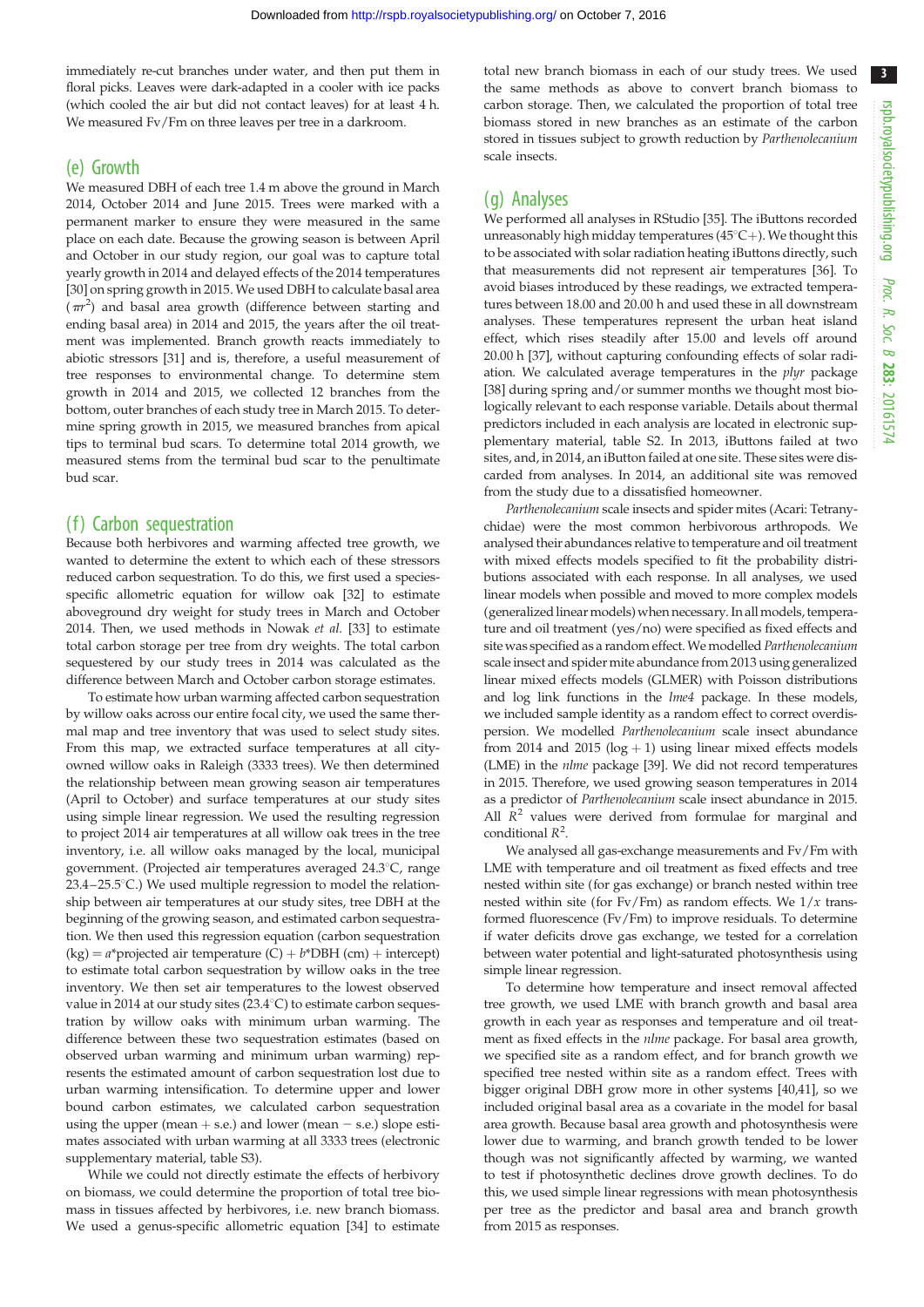

Figure 1. Urban warming increased chronic herbivore abundance, and oil treatments reduced chronic herbivore abundance. The two most common herbivorous arthropods on street trees in Raleigh, NC, USA,  $(a-c)$  oak lecanium scales (Coccidae: Parthenolecanium scale insects) and  $(d)$  spider mites (Tetranychidae) and were more abundant at hotter urban sites and less abundant due to oil treatments. Lines are means. Grey areas are 95% CIs.

## 3. Results

#### (a) Herbivore abundance

Parthenolecanium scale insects and spider mites were the most abundant herbivorous arthropods in funnel beat samples when counts are summed over both years (electronic supplementary material, figure S2). Together, they made up over 65% of herbivores captured in funnel beat samples. In all years, hotter sites had significantly more Parthenolecanium scale insects (2013, figure 1*a*, Wald  $Z = 1.62$ ,  $p = 0.043$ ; 2014, figure 1*b*,  $F_{1,16} = 4.88$ ,  $p = 0.042$ ; 2015, figure 1*c*;  $F_{1,16} = 4.74$ ,  $p = 0.045$ ), such that the hottest site had seven times more Parthenolecanium scale insects on average than the coolest site at which we detected Parthenolecanium scale insects. Trees treated with oil had half as many Parthenolecanium scale insects on average than untreated trees ( $p < 0.05$  in all years; for detailed statistics, see electronic supplementary material, table S2). Similarly, hotter trees had up to 56 times more spider mites than the cooler sites; (figure 1d, Wald  $Z = 2.14$ ,  $p = 0.003$ ), and trees treated with oil had onethird as many spider mites than untreated trees ( $p < 0.001$ ; electronic supplementary material, table S2).

#### (b) Photosynthesis

Light-saturated photosynthesis (figure 2a;  $F_{1,16} = 4.79$ ,  $p =$ 0.044) and conductance  $(F_{1,16} = 5.53, p = 0.032)$  declined linearly with warming but were not affected by oil treatments  $(p > 0.05;$  detailed statistics in electronic supplementary material, table S2). Knowing that photosynthesis and conductance declined with warming, we wanted to know the extent to which water relations drove photosynthesis. To determine the relationship between these responses, we used simple linear regression. We found that light-saturated photosynthesis and conductance were highly and positively correlated (electronic supplementary material, figure S3;  $F_{1,14} = 144.46$ ,  $p < 0.0001$ ), such that trees with higher conductance also photosynthesized more. Although tree water deficits ranged from mild to moderate (PMS Instrument Company Guide) with stem water potential measurements ranging from  $-0.91$ to  $-2.46$  MPa, mid-morning water potential was unrelated to light-saturated photosynthesis  $(F_{1,36} = 0.03, p = 0.865)$ . Neither warming  $(F_{1,16} = 1.09, p = 0.311)$  nor oil treatment  $(F_{1,17} = 1.04, p = 0.322)$  affected fluorescence (Fv/Fm).

#### (c) Growth

As expected, basal area growth rates were higher for trees with larger basal areas at the beginning of each year (2014:  $F_{1,16}$  = 15.62,  $P = 0.011$ , 2015:  $F_{1,16} = 5.15$ ,  $P = 0.037$ ). Urban warming was associated with less basal area growth in both years (2014: figure 2b,  $F_{1,16} = 5.36$ ,  $p = 0.034$ ;  $F_{1,16} = 5.87$ ,  $p = 0.028$ ). Lower light-saturated photosynthetic rates were associated with smaller basal area growth (figure 2c;  $F_{1,34} = 7.99$ ,  $p = 0.008$ ). Oil treatments did not affect basal area growth (2014:  $F_{1,16}$  = 0.34,  $p = 0.566$ , 2015:  $F_{1,16} = 0.01$ ,  $p = 0.908$ ). In contrast with basal area growth, 2015 branch growth was not affected by warming ( $F_{1,16} = 2.03$ ,  $p = 0.173$ ), oil treatments ( $F_{1,17} = 2.56$ ,

4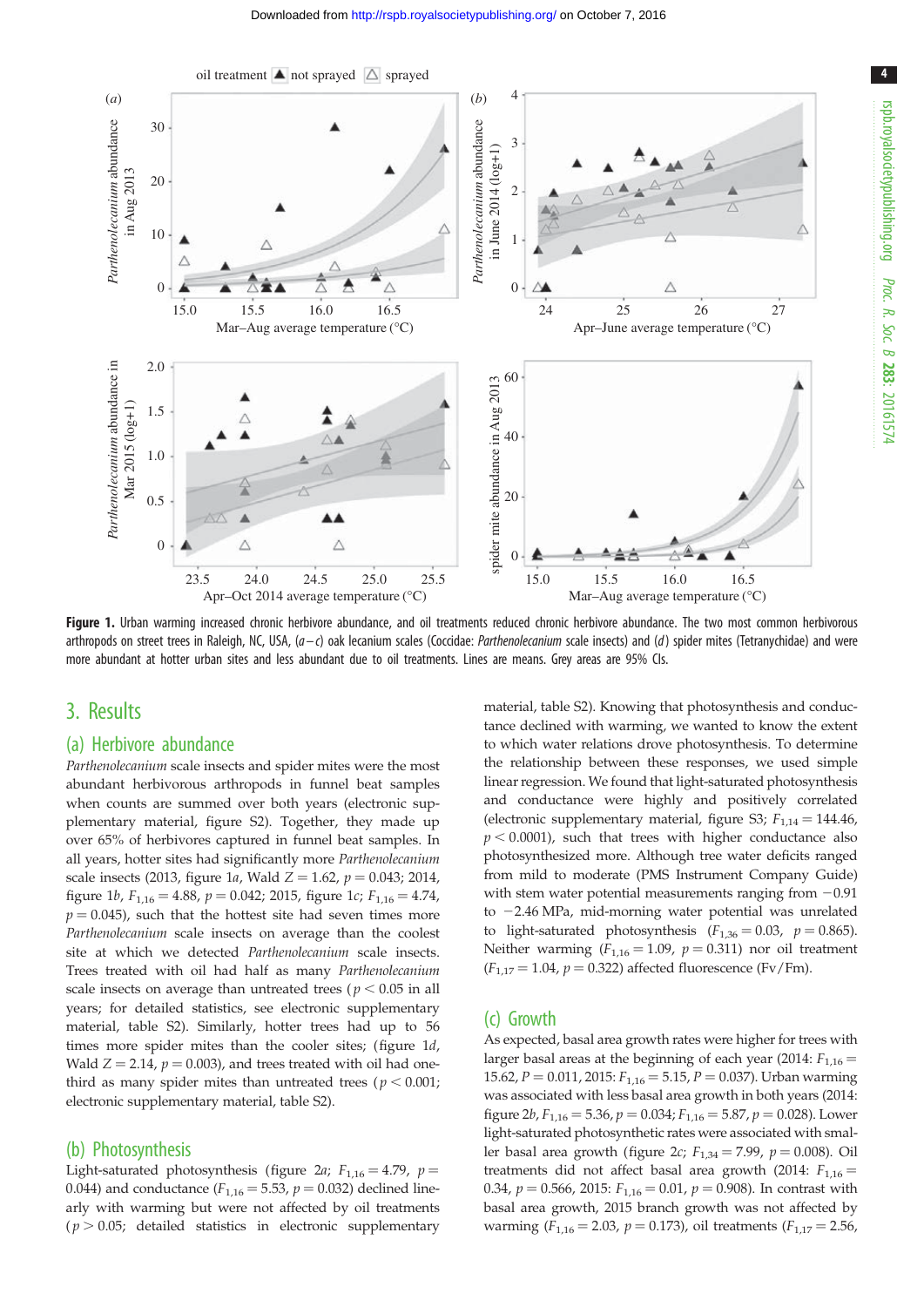

Figure 2. Urban warming reduced basal area (trunk) growth. Warming reduced (a) light-saturated photosynthesis and (b) basal area growth in 2014 (shown) and 2015. (c) Light-saturated photosynthesis and basal area growth were related, such that lower photosynthetic rates at hot sites decreased growth. Lines are means. Grey areas are 95% CIs.

 $p = 0.128$ ), or photosynthesis ( $F_{1,34} = 0.55$ ,  $p = 0.795$ ). In 2014, branch growth was not significantly affected by warming  $(F_{1,16} = 0.07, p = 0.795)$  but was increased by herbivore removal  $(F_{1,17} = 4.60, p = 0.047)$ . In summary, warming decreased basal area growth, and this effect was probably mediated by reduced photosynthesis. Arthropod pests did not affect basal area growth, but did reduce branch growth.

#### (d) Carbon sequestration

Because we found that urban warming reduced growth of our study trees, we scaled these effects up to estimate how urban warming affected carbon storage by municipal trees of our study species in Raleigh. We used a regression equation (carbon sequestration (kg; sqrt transformed) =  $a^*$ projected air temperature  $(C) + b^*DBH$  (cm) + intercept;  $a = -0.67 \pm 0.27$ (mean  $\pm$  s.e.),  $b = 0.12 \pm 0.02$ ; adjusted  $R^2 = 0.67$ ;  $p < 0.0001$ ) to scale the effects of urban warming on carbon sequestration of our study trees to all of the willow oaks in the Raleigh tree inventory. Detailed statistics for this model are in electronic supplementary material, S3. Total tree and branch dry weights, respectively, are detailed in electronic supplementary material, figure S1b,c.

Urban warming reduced carbon sequestration of Raleigh, NC willow oaks by 27 tonnes in 2014 (figure 3; detailed statistics are in electronic supplementary material,

table S3). This represents a 12% reduction in carbon sequestration due to the direct effects of warming on trees. The effect of herbivores on carbon storage was negligible, as they reduced growth only in new branch tissue, which accounted for a mere  $0.45 \pm 0.05\%$  (mean  $\pm$  s.e.m.) of total carbon stored by willow oak trees.

## 4. Discussion

Urban warming was associated with reduced tree growth, such that citywide carbon sequestration by our focal species was an estimated 12% lower when accounting for the urban heat island effect. Therefore, our results suggest that warming in cities can significantly reduce the extent to which urban forests act as carbon sinks. Current estimates, which do not incorporate warming, probably overestimate carbon storage in cities, where trees are the primary repositories of carbon [42].

A key question is why urban warming reduced tree growth and carbon sequestration. One potential explanation relates to the influence of warming on herbivorous pests. As predicted, urban warming dramatically increased arthropod pest abundance on our study trees. However, experimental removal of pest arthropods through oil treatments successfully reduced their abundance, enabling us to separate the effects of temperature and herbivores on tree growth. These results revealed that rspb.royalsocietypublishing.org

Proc. R. Soc. $\sigma$ 

283: 20161574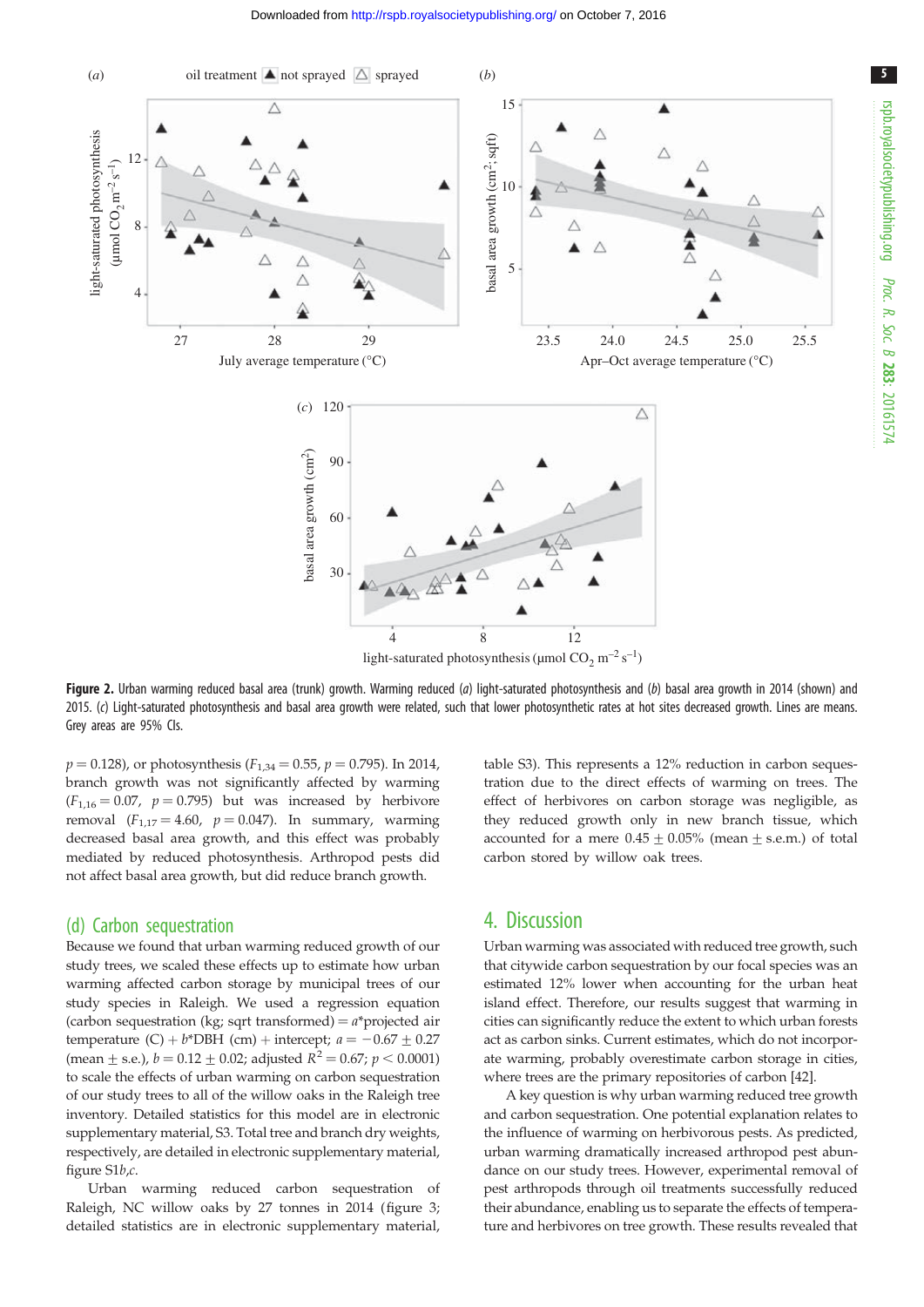

Figure 3. Carbon sequestration estimations across Raleigh, NC, urban heat island. (a) Map of willow oak trees. (b) Estimated carbon sequestration by willow oak trees with and without the urban heat island effect. (Online version in colour.)

herbivore effects were confined to new branches, and thus, accounted for less than 1% of tree carbon sequestration losses associated with urban warming. Together, our results point to a future in which even trees that are largely unaffected by higher herbivore abundance will store less carbon where warming and other global change factors like urbanization and drought reduce tree growth.

Because our study site is located far north of willow oak's southern range limit, we expected that urban warming would increase its growth. Previous work on mature trees has shown that warming can benefit species at mid to high latitudes, where photosynthesis and other processes necessary for growth and reproduction are temperature limited [8]. Warming can also increase growing season length, leading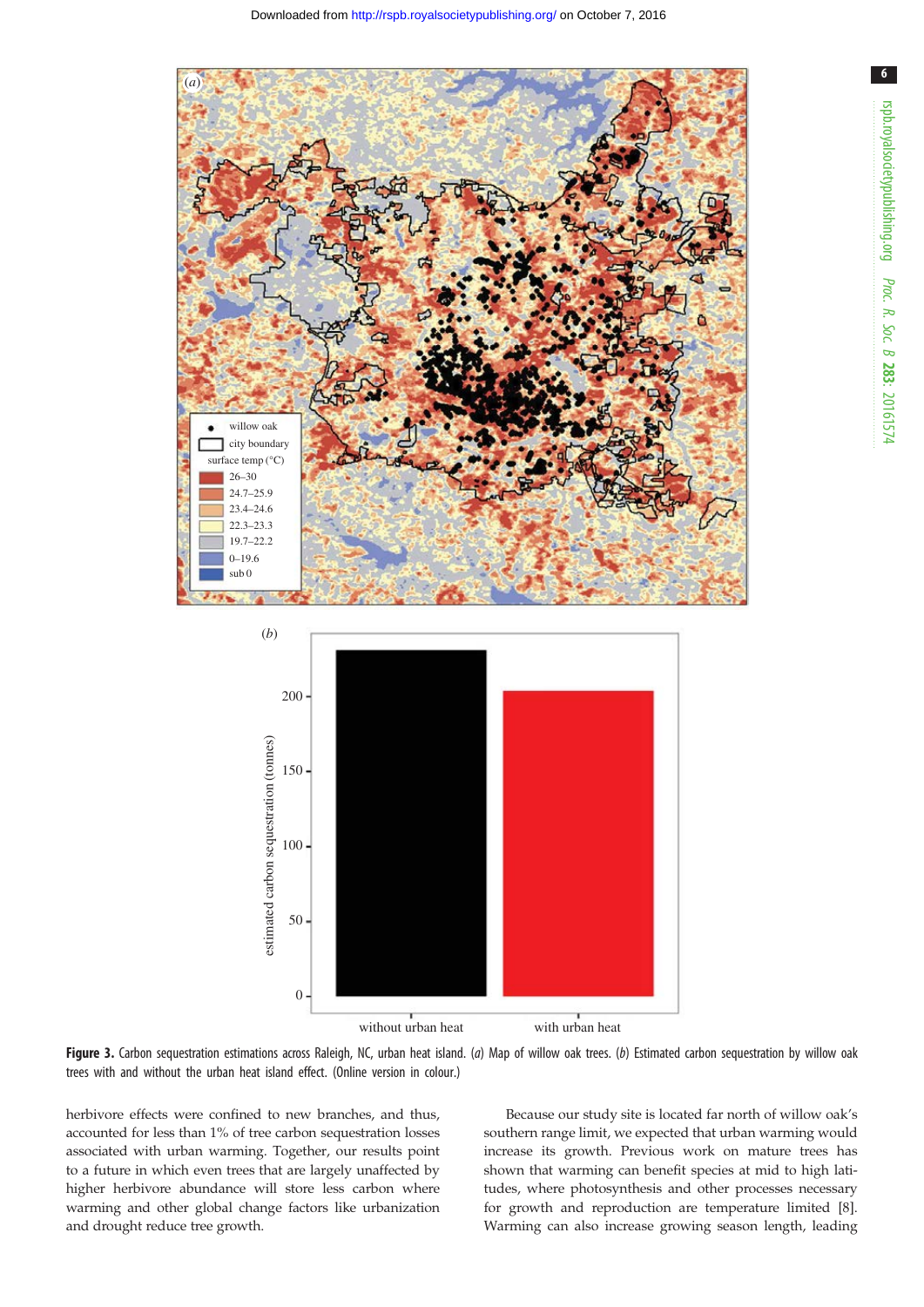7

to more growth per season [13]. While these mechanisms could have benefitted the trees in our study system, net effects on tree growth were negative.

We found evidence that less growth at hotter sites was due to water deficits, consistent with drought studies [11]. Stomatal conductance declined linearly with urban warming. Stomatal conductance is regulated by water relations in many tree species, including willow oak [43]. When trees experience water deficits, they close their stomata to reduce water loss through transpiration. We measured water potential concurrently with gas exchange to determine the extent to which urban warming was associated with contemporaneous tree water stress. We did not find that mid-morning water potential was higher (i.e. that tree water stress was greater) in hotter trees. We suggest that future studies could use a direct measurement of tree water deficit, such as predawn water potential, to further explore the relationship between urban warming and tree water stress, as water stress associated with impervious surface cover and restricted rooting space could also reduce tree growth.

Our study represents a conservative view of how further global and urban warming, and resulting herbivory, will affect urban forests. Oak (Quercus) contains some of the tree species most resilient to water deficits [44] and disturbance [45] worldwide, and urban tree species are selected for resilience. Of urban oak species, our study species, willow oak, is one of the most resilient, if not the most resilient, to herbivory [46]. Further, our study was located at the northern edge of willow oak's range, where warming should have its least negative effects [12]. More sensitive trees, such as red maple, and trees living at the hotter extremes of their geographical ranges, may have even stronger negative responses to stressors associated with global change.

Carbon storage losses in urban forests should compound over years, leading to even more negative effects on carbon storage. Bigger trees grew more in our study, which is a common pattern across tree species and habitats [40,41]. When urban warming reduces tree growth, it also reduces tree size at the beginning of the next growing season. In turn, smaller trees should grow less in that year, leading to shallower growth trajectories for trees in hotter habitats. These compounded losses could substantially reduce the potential of urban forests to act as carbon sinks. In a recent estimate, trees harboured 97.3% of carbon stored in aboveground urban biomass [42]. Urban forests in our study region, the southeastern USA, store more carbon per hectare than urban forests in any other region, according to the most recent estimate [33]. Willow oak, and species that respond as it does to urban warming, should sequester even less carbon due to the urban heat island effect in more southern cities with stronger urban heat islands, such as Atlanta, GA.

Urban trees face many stressors other than warming, such as impervious surfaces that reduce water entering soil, pollution, restricted rooting spaces and compacted soil. While we could not control for all of these factors, our methods allowed us to determine tree carbon storage across a range of thermal environments within one city. We acknowledge that our results could be partially driven by these other factors, which are often correlated with urban warming. However, combined with measurements of tree physiology, our results suggest urban warming as one mechanism driving carbon storage by urban trees. We expect that warming will have less severe effects in more natural forests, where trees are not subject to other urban stressors that probably exacerbate negative effects of warming on tree growth.

In our study's most conservative interpretation, urban warming was associated with reductions in ecosystem services that contribute to climate regulation [47]. We increasingly rely on urban forests to provide these services as deforestation of more natural forests continues [48] and as more people move to cities where they benefit directly from urban trees. Our results point to a future in which urban habitats will store less carbon due to urban and global warming. Our results also highlight the utility of cities as large-scale natural climate experiments, in which sessile organisms are confined to different thermal environments in close proximity. The range of urban warming they experience parallels the extent of global warming expected regionally, outside the city, over the next several decades. To the extent that urban forests can thereby predict the future of rural forests, our study points to the need for models that incorporate the effects of abiotic and biotic stressors on tree carbon storage.

Ethics. This project was approved by the City of Raleigh Parks, Recreation and Cultural Resources Department.

Data accessibility. Data are available in the Dryad Digital Repository [49]. Authors' contributions. E.M., S.D.F. and R.R.D. conceived of the experiment and designed the study. E.M. and E.Y. collected the data. E.M. identified arthropods and carried out statistical analyses. All authors wrote the paper and gave final approval for publication. Competing interests. We have no competing interests.

Funding. The project described in this publication was supported by Cooperative Agreement No. G11AC20471, G13AC00405 and G15AP00153 from the United States Geological Survey. The National Institute of Food and Agriculture, U.S. Department of Agriculture also supported this research under award number 2013-02476 to SDF and EY, as did the NCSU Department of Entomology. R.R.D. thanks NSF0953390 and NSF1136703. The research described in this paper has been funded wholly or in part by the United States Environmental Protection Agency under the Science to Achieve Results Graduate Fellowship Program in a fellowship to E.M. E.M. was also supported by a Garden Club of America Urban Forestry Fellowship.

Acknowledgements. Sally Thigpen and Zachary Manor supported our work through the Raleigh Parks, Recreation, and Cultural Resources Department. Andrew Ernst and Greg Bryant applied oil treatments. Scott Eney built the funnel beat sampler. Andrew Ernst helped identify herbivores. Catherine Crofton and Danielle Schmidt helped count herbivores. Professor William Hoffman provided helpful advice.

Disclaimer. The project contents described in this publication are solely the responsibility of the authors and do not necessarily represent the views of the Southeast Climate Science Center or the USGS. This manuscript is submitted for publication with the understanding that the United States Government is authorized to reproduce and distribute reprints for governmental purposes.

## **References**

- 1. Balogun AA, Morakinyo TE, Adegun OB. 2014 Effect of tree-shading on energy demand of two similar buildings. Energy Build 81, 305– 315. (doi:10.1016/ j.enbuild.2014.05.046)
- 2. Dixon R, Brown S, Houghton R, Solomon A, Trexler M, Wisniewski J. 1994 Carbon pools and flux of global forest ecosystems. Science 263, 185-190. (doi:10.1126/science.263.5144.185)
- 3. Valentini R et al. 2000 Respiration as the main determinant of carbon balance in European forests. Nature 404, 861 – 865. (doi:10.1038/ 35009084)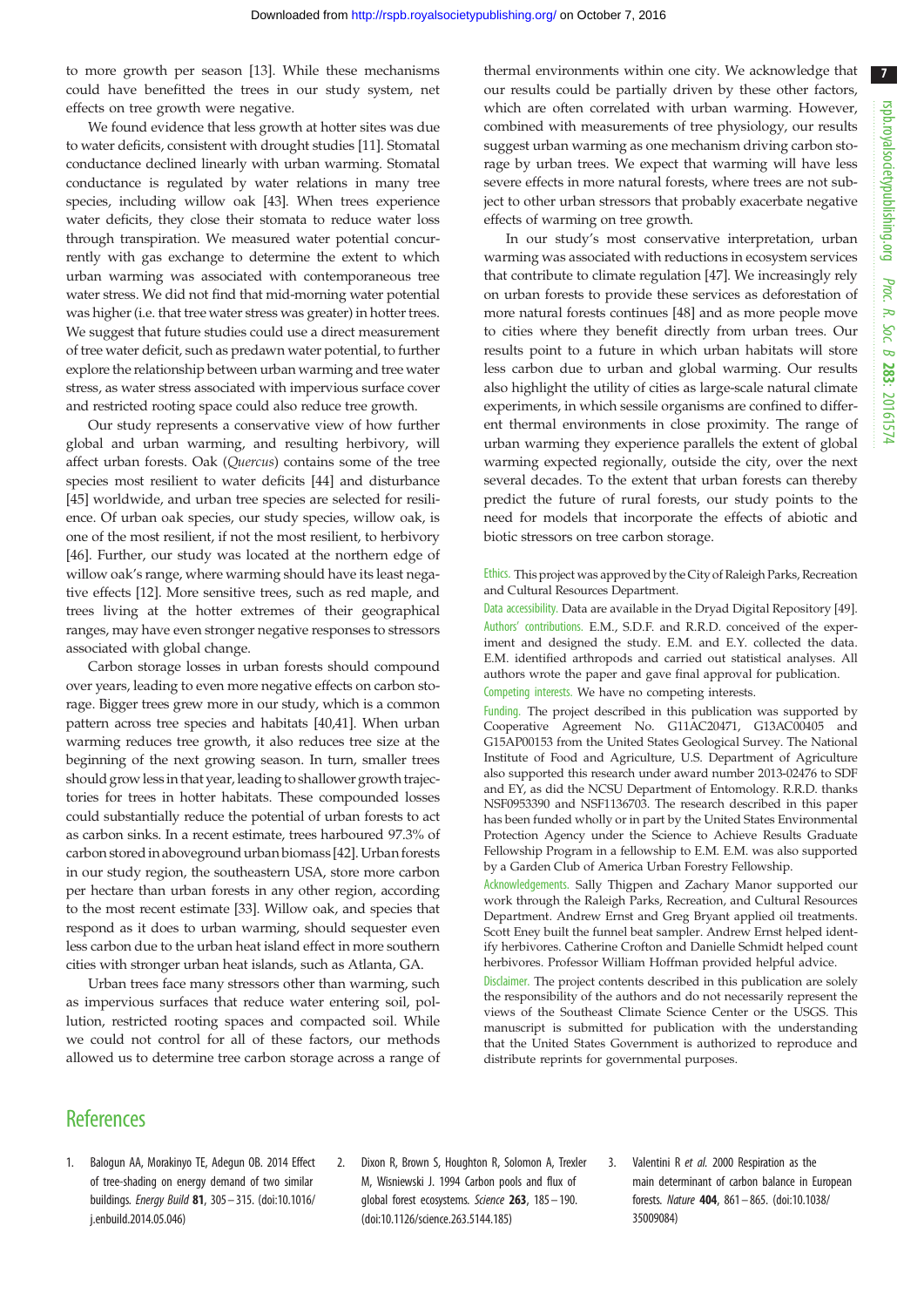- 4. Pan Y et al. 2011 A large and persistent carbon sink in the World's forests. Science 333, 988 – 993. (doi:10.1126/science.1201609)
- 5. Escobedo FJ, Nowak DJ. 2009 Spatial heterogeneity and air pollution removal by an urban forest. Landscape Urban Plann.  $90$ ,  $102 - 110$ . (doi:10. 1016/j.landurbplan.2008.10.021)
- 6. Aber J. 1992 Nitrogen cycling and nitrogen saturation in temperate forest ecosystems. Trends Ecol. Evol. 7, 220– 224. (doi:10.1016/0169- 5347(92)90048-G)
- 7. Myers N, Mittermeier R, Mittermeier C, da Fonseca G, Kent J. 2000 Biodiversity hotspots for conservation priorities. Nature 403, 853– 858. (doi:10.1038/35002501)
- 8. Rustad L, Campbell J, Marion G, Norby R, Mitchell M, Hartley A, Cornelissen J, Gurevitch J. 2001 A meta-analysis of the response of soil respiration, net nitrogen mineralization, and aboveground plant growth to experimental ecosystem warming. Oecologia 126, 543 – 562. (doi:10.1007/ s004420000544)
- 9. Westerling AL, Hidalgo HG, Cayan DR, Swetnam TW. 2006 Warming and earlier spring increase western US forest wildfire activity. Science 313, 940 – 943. (doi:10.1126/science.1128834)
- 10. Davidson E, Janssens I. 2006 Temperature sensitivity of soil carbon decomposition and feedbacks to climate change. Nature 440, 165 – 173. (doi:10. 1038/nature04514)
- 11. Brzostek ER, Dragoni D, Schmid HP, Rahman AF, Sims D, Wayson CA, Johnson DJ, Phillips RP. 2014 Chronic water stress reduces tree growth and the carbon sink of deciduous hardwood forests. Glob. Change Biol. 20, 2531– 2539. (doi:10.1111/ gcb.12528)
- 12. Reich PB, Sendall KM, Rice K, Rich RL, Stefanski A, Hobbie SE, Montgomery RA. 2015 Geographic range predicts photosynthetic and growth response to warming in co-occurring tree species. Nat. Clim. Change 5, 148 – 152. (doi:10.1038/ NCLIMATE2497)
- 13. Rotzer T, Grote R, Pretzsch H. 2004 The timing of bud burst and its effect on tree growth. Int. J. Biometeorol. 48, 109– 118. (doi:10.1007/ s00484-003-0191-1)
- 14. Kozlov MV, Stekolshchikov AV, Soderman G, Labina ES, Zverev V, Zvereva EL. 2015 Sap-feeding insects on forest trees along latitudinal gradients in northern Europe: a climate-driven patterns. Glob. Change Biol. 21, 106– 116. (doi:10.1111/ gcb.12682)
- 15. Battisti A, Stastny M, Netherer S, Robinet C, Schopf A, Roques A, Larsson S. 2005 Expansion of geographic range in the pine processionary moth caused by increased winter temperatures. Ecol. Appl. 15, 2084– 2096. (doi:10.1890/04-1903)
- 16. Creeden EP, Hicke JA, Buotte PC. 2014 Climate, weather, and recent mountain pine beetle outbreaks in the western United States. For. Ecol. Manage. 312, 239– 251. (doi:10.1016/j.foreco. 2013.09.051)
- 17. Kurz WA, Dymond CC, Stinson G, Rampley GJ, Neilson ET, Carroll AL, Ebata T, Safranyik L. 2008 Mountain pine beetle and forest carbon feedback to climate change. Nature  $452$ ,  $987 - 990$ . (doi:10. 1038/nature06777)
- 18. Cannon R. 1998 The implications of predicted climate change for insect pests in the UK, with emphasis on non-indigenous species. Glob. Change Biol. 4, 785– 796. (doi:10.1046/j.1365-2486.1998. 00190.x)
- 19. IPCC. 2014 Climate change 2014: impacts, adaptation, and vulnerability. Part A: global and sectoral aspects. Contribution of Working Group II to the Fifth Assessment Report of the Intergovernmental Panel on Climate Change (eds CB Field et al.). Cambridge, UK: Cambridge University Press.
- 20. Oke T. 1973 City size and urban heat island. Atmos. Environ. 7, 769– 779. (doi:10.1016/0004- 6981(73)90140-6)
- 21. Youngsteadt E, Dale AG, Terando AJ, Dunn RR, Frank SD. 2015 Do cities simulate climate change? A comparison of herbivore response to urban and global warming. Glob. Change Biol.  $21$ ,  $97 - 105$ . (doi:10.1111/gcb.12692)
- 22. Connors JP, Galletti CS, Chow WTL. 2013 Landscape configuration and urban heat island effects: assessing the relationship between landscape characteristics and land surface temperature in Phoenix, Arizona. Landscape Ecol. 28, 271-283. (doi:10.1007/s10980-012-9833-1)
- 23. Meineke EK, Dunn RR, Sexton JO, Frank SD. 2013 Urban warming drives insect pest abundance on street trees. PLoS ONE 8, e59687. (doi:10.1371/ journal.pone.0059687)
- 24. Meineke EK, Dunn RR, Frank SD. 2014 Early pest development and loss of biological control are associated with urban warming. Biol. Lett. 10, 20140586. (doi:10.1098/rsbl.2014.0586)
- 25. Dale AG, Frank SD. 2014 Urban warming trumps natural enemy regulation of herbivorous pests. Ecol. Appl. 24, 1596-1607. (doi:10.1890/13-1961.1)
- 26. Wood B, Tedders W, Reilly C. 1988 Sooty mold fungus on pecan foliage suppresses light penetration and net photosynthesis. HortScience 23,  $851 - 853.$
- 27. Sperry CE, Chaney WR, Shao G, Sadof CS. 2001 Effects of tree density, tree species diversity, and percentage of hardscape on three insect pests of honeylocust. J. Arbor. 27, 263– 271.
- 28. Perez-Harguindeguy N et al. 2013 New handbook for standardised measurement of plant functional traits worldwide. Aust. J. Bot.  $61$ ,  $167 - 234$ . (doi:10.1071/BT12225)
- 29. Baker NR. 2008 Chlorophyll fluorescence: a probe of photosynthesis in vivo. Annu. Rev. Plant Biol. 59, 89 –113. (doi:10.1146/annurev.arplant.59.032607. 092759)
- 30. Bond-Lamberty B, Rocha AV, Calvin K, Holmes B, Wang C, Goulden ML. 2014 Disturbance legacies and climate jointly drive tree growth and mortality in an intensively studied boreal

forest. Glob. Change Biol. 20, 216– 227. (doi:10. 1111/gcb.12404)

- 31. Dobbertin M. 2005 Tree growth as indicator of tree vitality and of tree reaction to environmental stress: a review. Eur. J. For. Res. 124, 319– 333. (doi:10. 1007/s10342-005-0085-3)
- 32. Schlaegel BE. 1981 Willow oak volume and weight tables for the Mississippi delta. US Dep. Agric. For. Serv. Res. SO-173, 24.
- 33. Nowak D, Crane D. 2002 Carbon storage and sequestration by urban trees in the USA. Environ. Pollut. 116, 381– 389. (doi:10.1016/S0269- 7491(01)00214-7)
- 34. Wang CK. 2006 Biomass allometric equations for 10 co-occurring tree species in Chinese temperate forests. For. Ecol. Manage. 222, 9– 16. (doi:10. 1016/j.foreco.2005.10.074)
- 35. R Core Team. 2015 R: a language and environment for statistical computing. Vienna, Austria: R Foundation for Statistical Computing. See http:// www.R-project.org/.
- 36. Hubbart J, Link T, Campbell C, Cobos D. 2005 Evaluation of a low-cost temperature measurement system for environmental applications. Hydrol. Process. 19, 1517 – 1523. (doi:10.1002/hyp.5861)
- 37. Gaffin SR et al. 2008 Variations in New York city's urban heat island strength over time and space. Theor. App. Climatol. **94**,  $1 - 11$ . (doi:10.1007/ s00704-007-0368-3)
- 38. Wickham H. 2011 The split– apply–combine strategy for data analysis. *J. Stat. Softw*. **40**,  $1 - 29$ . See http://www.jstatsoft.org/v40/i01/.
- 39. Pinheiro J, Bates D, DebRoy S, Sarkar D, orpR Core Team. 2016 nlme: Linear and nonlinear mixed effects models. R package version 3.1-124. See http://CRAN. R-project.org/package=nlme.
- 40. da Silva R, dos Santos J, Tribuzy E, Chambers J, Nakamura S, Higuchi N. 2002 Diameter increment and growth patterns for individual tree growing in Central Amazon, Brazil. For. Ecol. Manage. 166, 295 – 301. (doi:10.1016/S0378- 1127(01)00678-8)
- 41. McLaren KP, Levesque M, Sharma C, Wilson B, McDonald MA. 2011 From seedlings to trees: using ontogenetic models of growth and survivorship to assess long-term  $(>100$  years) dynamics of a neotropical dry forest. For. Ecol. Manage. 262, 916– 930. (doi:10.1016/j.foreco.2011.05.022)
- 42. Davies ZG, Edmondson JL, Heinemeyer A, Leake JR, Gaston KJ. 2011 Mapping an urban ecosystem service: quantifying above-ground carbon storage at a city-wide scale. *J. Appl. Ecol.* **48**,  $1125 - 1134$ . (doi:10.1111/j.1365-2664.2011.02021.x)
- 43. Pataki DE, Oren R, Katul G, Sigmon J. 1998 Canopy conductance of Pinus taeda, Liquidambar styraciflua and Quercus phellos under varying atmospheric and soil water conditions. Tree Physiol. **18**, 307-315. (doi:10.1093/treephys/18.5.307)
- 44. Abrams MD. 1990 Adaptations and responses to drought in *Quercus* species of North America. Tree Physiol. 7, 227 – 238. (doi:10.1093/treephys/7.1-2- 3-4.227)